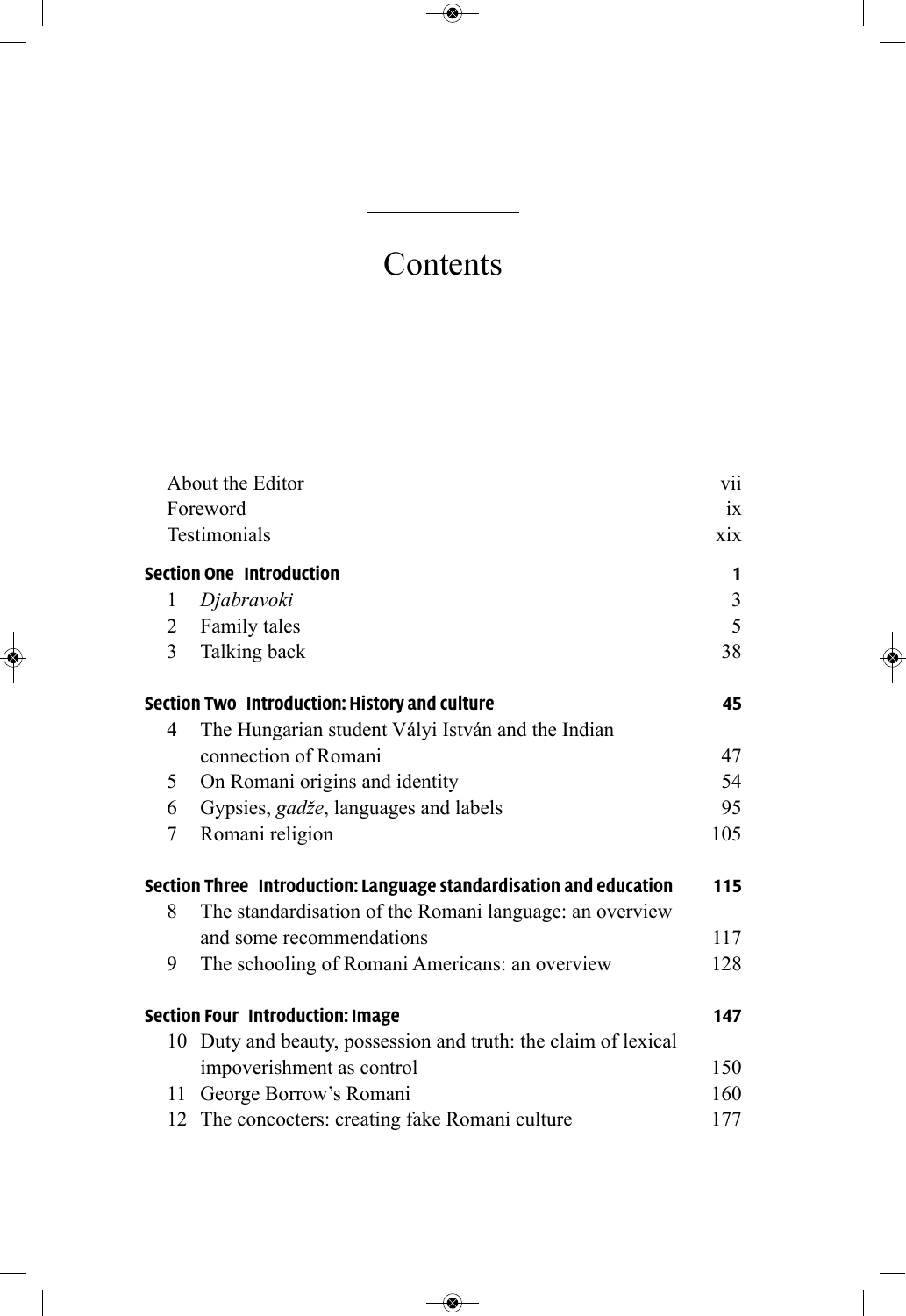vi *Danger! Educated Gypsy*

♦

|                     | 13 Gypsy Mafia, Romani saints: the racial profiling of<br>Romani Americans | 195 |
|---------------------|----------------------------------------------------------------------------|-----|
|                     | 14 The 'gypsy' stereotype and the sexualisation of                         |     |
|                     | Romani women                                                               | 212 |
|                     | Section Five Introduction: Holocaust, racism and politics                  | 223 |
|                     | 15 Responses to the <i>Porrajmos</i> (the Romani Holocaust)                | 226 |
|                     | 16 The consequences of anti-Gypsy racism in Europe                         | 264 |
|                     | 17 Our need for internal diplomatic skills                                 | 273 |
| Endnotes            |                                                                            | 281 |
| <b>Bibliography</b> |                                                                            | 287 |
| Index               |                                                                            | 317 |
|                     |                                                                            |     |

 $\color{red}\blacklozenge$ 

◈

 $\overline{\phantom{a}}$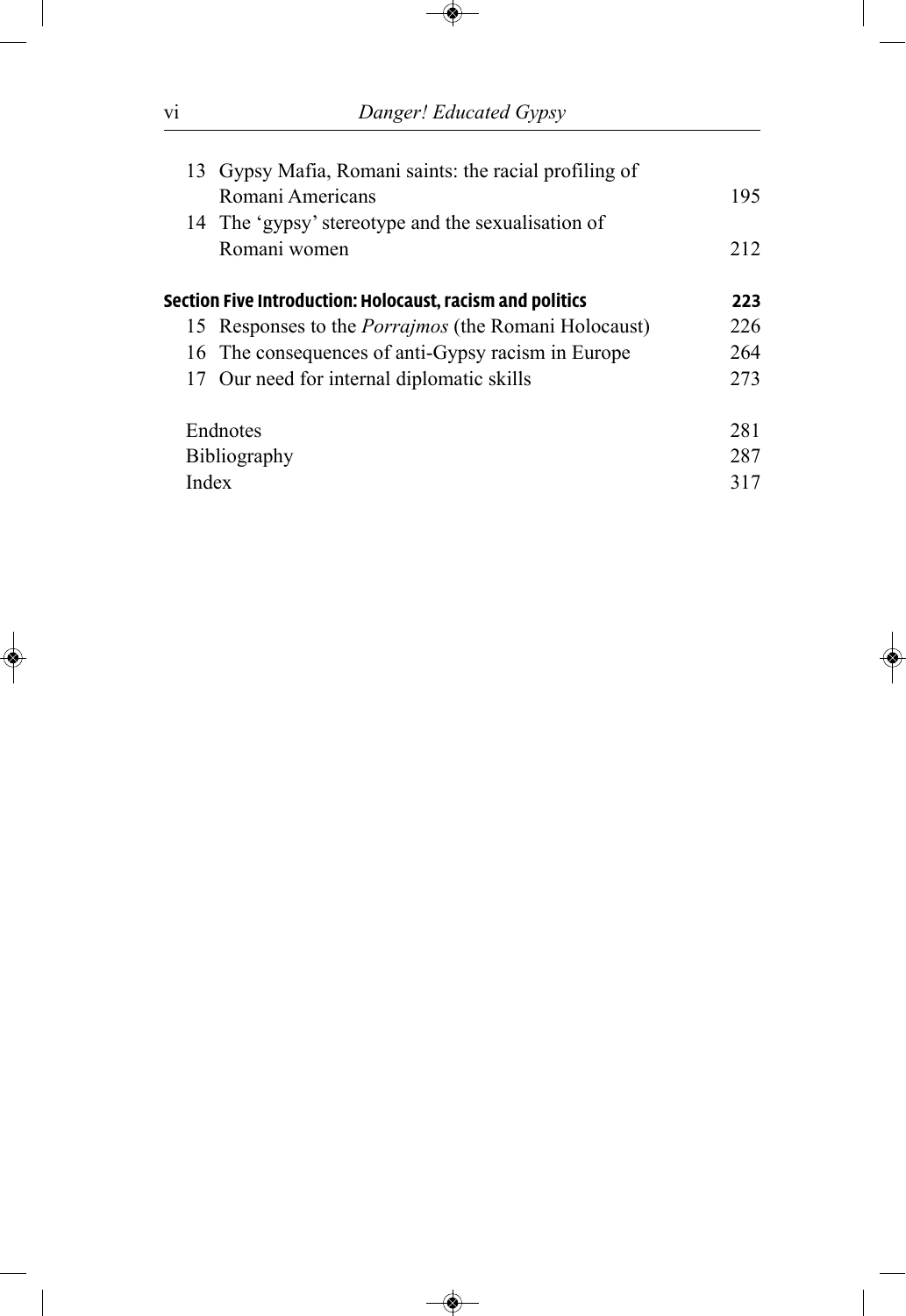## Foreword

My teacher, Professor Ian F. Hancock, is an unusual man: unusual in his background, in the breadth of his interests and in the range of his accomplishments. He was the first Gypsy to be awarded a doctorate in the Uk; he is perhaps the only person to hold three doctorates without having finished high school. His book *The Pariah Syndrome* (1987) – the first to document the enslavement of Roma in Europe  $-$  came as a revelation to those who were accustomed to think of slavery as an institution restricted in modern times only to Europe's colonies. Another of his books, *We Are the Romani People* (2002), also the first of its kind (and now translated into several languages), has become an authoritative source for teachers who wish to present the Romani self-statement to their students. Author of over 400 publications, esteemed teacher to generations of students and tireless spokesman for the Romani peoples of the world, Ian has achieved much fame and even some notoriety in his eventful lifetime.

This collection of select writings is an attempt to introduce this dangerously educated and educating man through the medium of his work. Within its covers you will find poetry and song, stories and scholarship, bitter criticisms and friendly advice. The characters that speak through the pages of this book include scholars and 'concocters', oppressors and victims, promoters of equality and racial supremacists. Some characters, such as the seductive Gypsy woman of lore, turn out to be entirely imaginary upon closer examination. others, such as a racist police officer, turn out to be all too real.

the book is inaugurated by *Djabravoki*, in which Ian brings his translator's craftsmanship to bear on the famous poem by lewis carroll.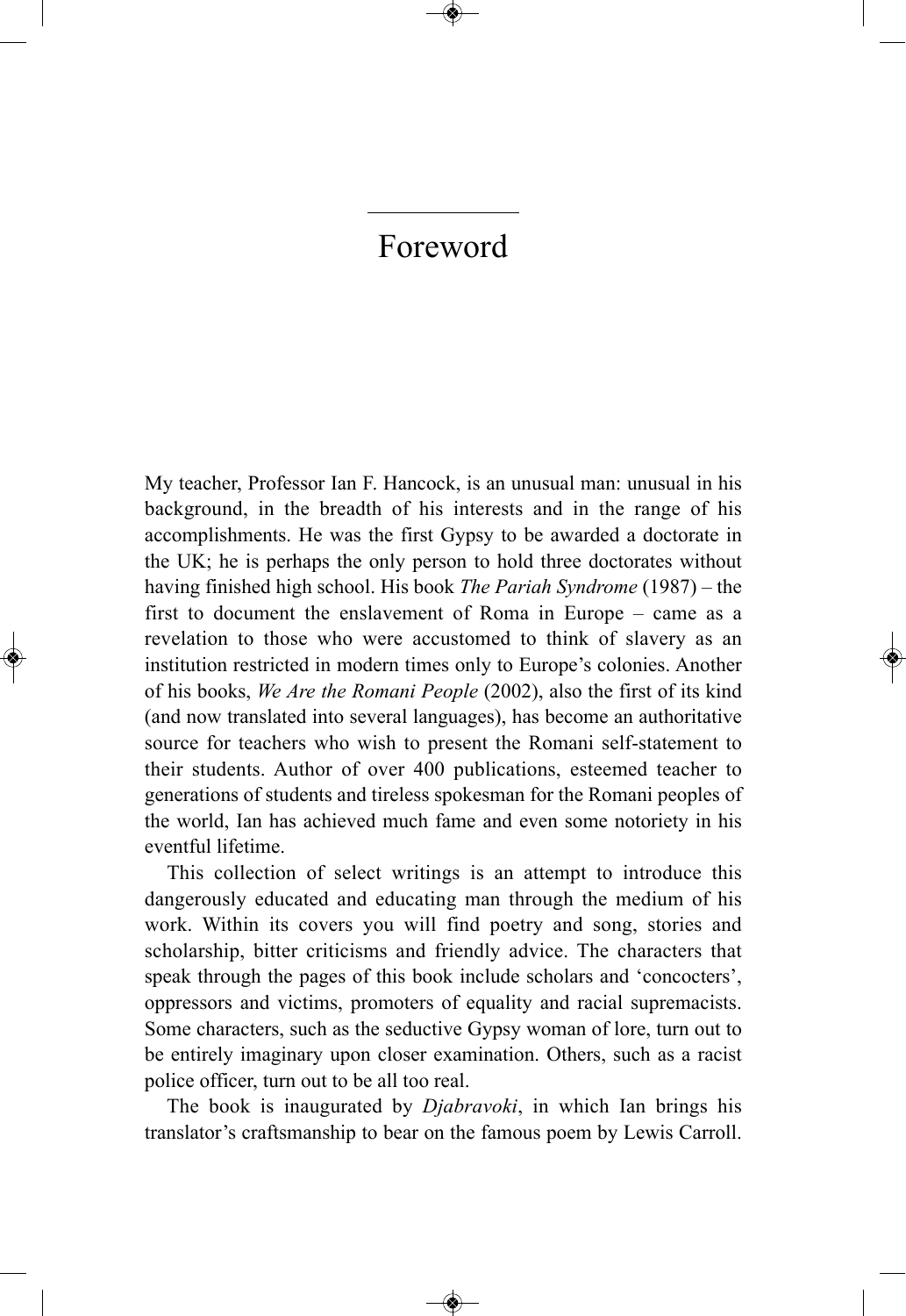This is followed by an introduction to his family, which he narrates in the first person. Raconteur then turns rebel (although his 'vorpal sword' is his pen) in one of his earliest essays from the 1960s, giving us a taste of his still-forming rhetoric, a rhetoric clearly influenced by the emerging Black Power movement to which he was exposed as a student in london.

In the next section, Ian dons the cloak of linguist and historian and clarifies the Indian connections of the Roma, explaining how an Asiatic people came to be transplanted into Europe. His vast knowledge of the Romani language gives him a vantage point from which to make useful suggestions for its standardisation. Speaking as an academic and educator, Ian shares his unique insights into the problems confronting the Roma in their quest for formal education. then, embracing the role of social commentator, he rehabilitates the true image of his people, by rescuing Romani reality from the encroachment of the fictional 'Gypsy' stereotype.

In the last section, as advocate and human rights activist, Ian draws attention to the many impediments the Roma have endured over the centuries, especially during the *Porrajmos* (Holocaust) in the twentieth century and takes their case to the courts of justice to which they have long been denied access. Finally, as a watchful elder and shepherd of his people, he ends with a piece of sobering advice for the Roma: to live with dignity, to promote harmony and to discourage fractious tendencies among the various Romani groups.

In some of these writings, an undercurrent of anger and frustration is apparent. Anger at the sense of entitlement academics and others assume in studying, manipulating, defining and thinking for his people; frustration that Roma lack the adequate means to address this, while remaining victims of the stubborn and one-sided representation perpetrated by the all-controlling media. But the anger and frustration are channeled and sublimated and pour themselves finally into a message of accommodation, reconciliation and hope.

Ian's life story is anything but ordinary. Born into a British and Hungarian Romani family in london, he went with them to live in Canada for four of his teenage years and returned to England by himself at the age of nineteen. While in canada he attended school briefly, but found his effort to 'fit in' an unrewarding experience. One teacher in particular, a Mr Tippett, told Ian that he was wasting his time getting an education and that he would never amount to anything. Mr Tippett would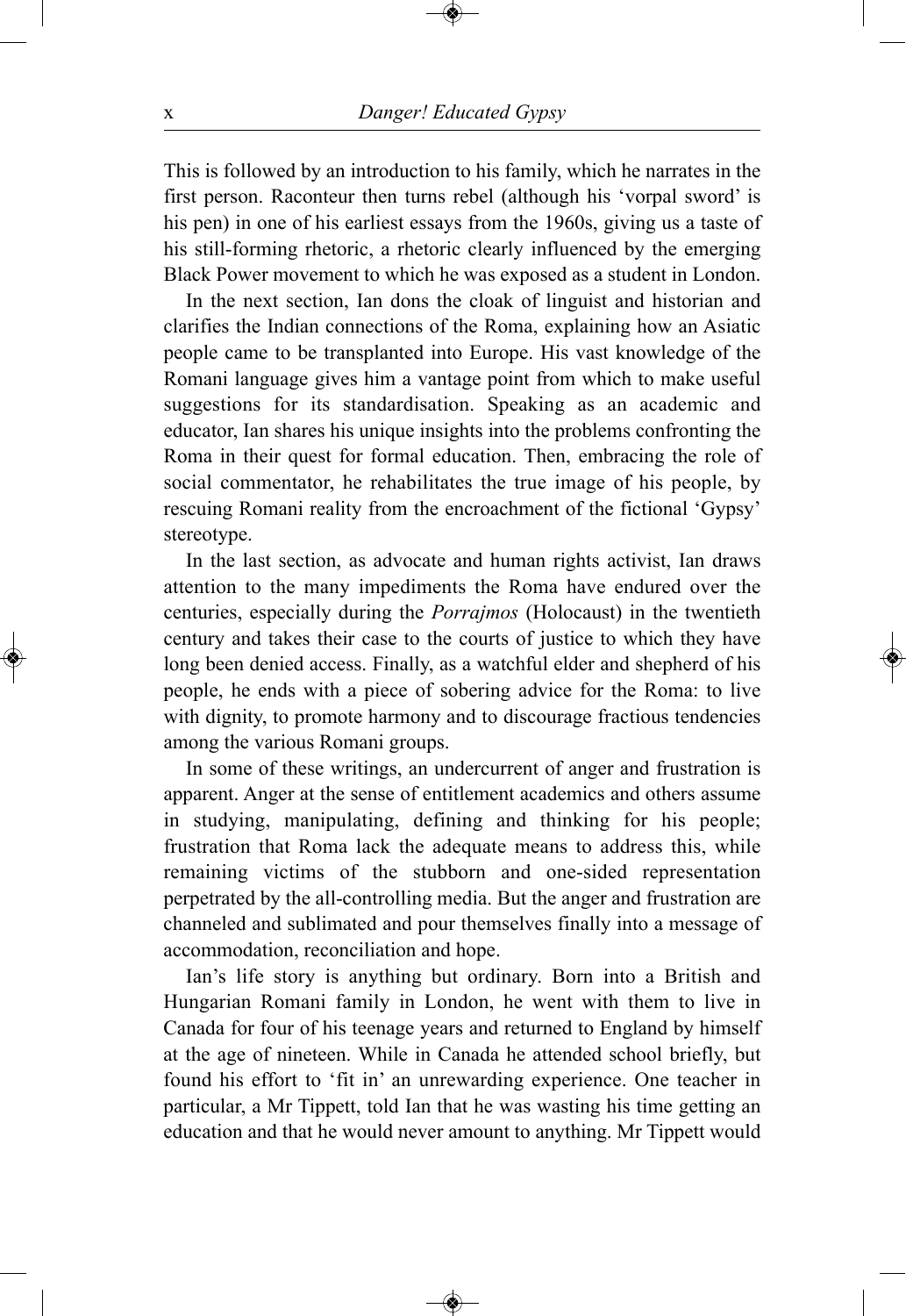## *Foreword* xi

say this often and before the whole class, and Ian left after less than a year. But the stinging words lingered, and he told me that they motivated him fiercely to prove the man wrong. After his stint at school he found various jobs in canada – in an automotive supply store, as a darkroom assistant on a daily newspaper, as a pin-setter in a bowling alley and as a Ferris wheel assembler, all the while saving his money to return to Britain. Back in london, he found jobs in the factories along the Great West Road as a plastic garment cutter, a windscreen-wiper packer and a spray painter. later, he worked for the late Joe Meek as a roadie for a prominent band called the Outlaws. One of his jobs was working for an antiquarian bookseller called Luzac, opposite the British Museum. The shop specialised in secondhand language books, and Ian used his lunch breaks to go through the stock and learn what he could about philology.

The house in which he rented a room was also home to a number of students from Sierra leone, and he spent many evenings in their company, getting to know them and their unwritten language, Krio. The Sierra leonean community was large in that part of the city, and very supportive of his attempts to commit Krio to paper. Egged on to publish his efforts, Ian sought the advice of the Sierra Leonean writer Eldred Jones, then a visiting scholar at the University of leeds. In turn Jones put him in touch with the editor of the *Sierra Leone Language Review*, Dr David Dalby, who was based at the School of Oriental and African Studies (SOAS) at the University of London. Dalby was impressed and asked to hold onto the notes that Hancock had brought along so that he could show them to the head of the college.

When Ian went back a second time, Dalby asked him to consider enrolling as a student at the University of london, a proposition which seemed so unreal that it angered Ian at the time, given his limited educational history prior to that. This was at a juncture when entry to a British university was still the preserve of the privileged and not considered suitable for school 'dropouts'. Dalby explained his thinking, however: in the absence of any formal linguistic training Ian had produced an impressive body of research, this despite the fact that he had never actually visited Sierra Leone. Dalby assured Ian that the University considered him capable of great things if given the opportunity.

on account of his Romani background, Ian qualified for a short-lived experimental affirmative action programme created by Prime Minister Harold Wilson. Wilson's socialist government wanted to make higher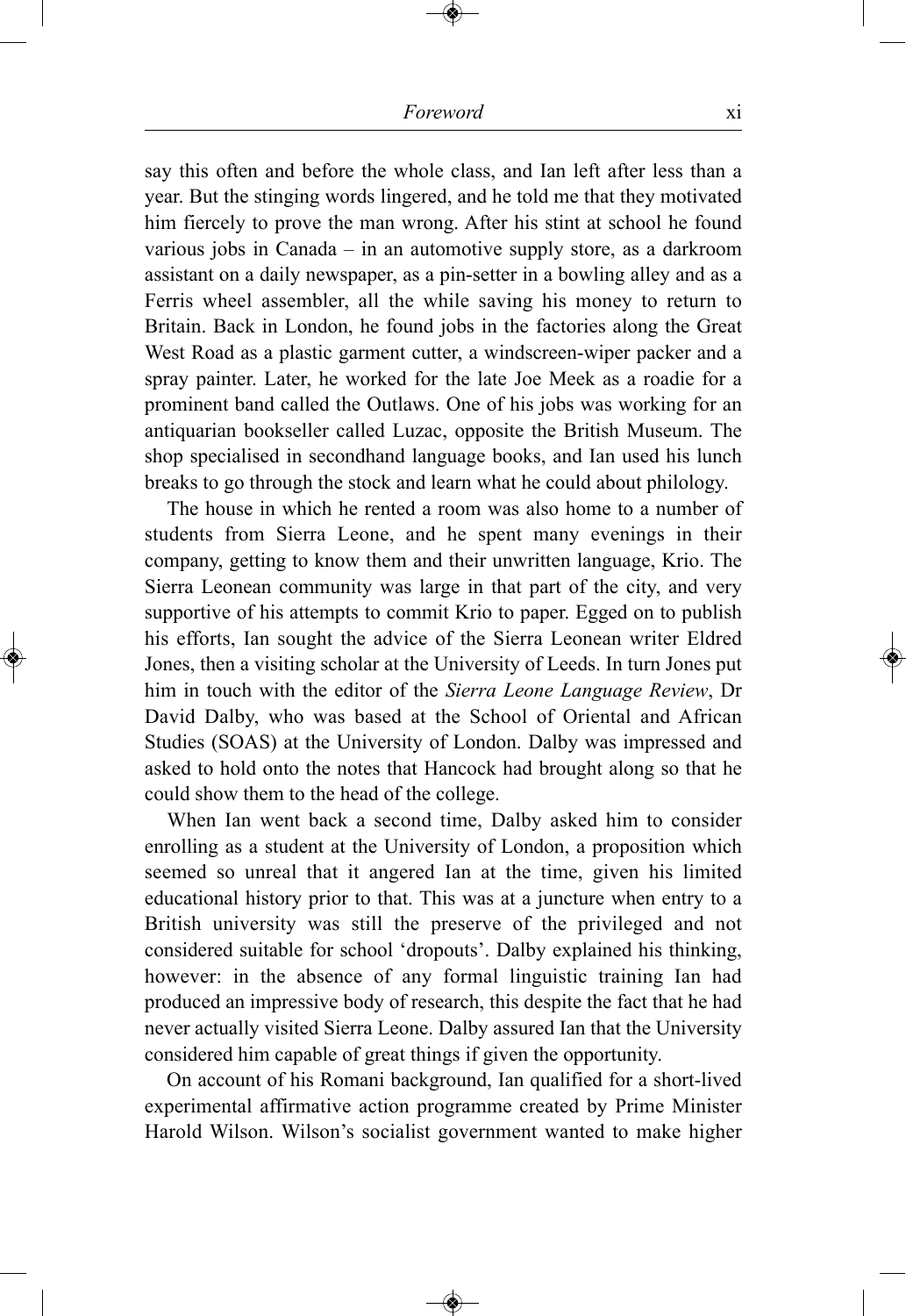education available for minorities and other 'special case' individuals and Ian, along with just one other person (the late Abdul Karim Turay, who went on to become Sierra Leone's Minister for External Affairs) were selected. Ian's tuition was paid for and he was given a small amount of money to purchase books, although throughout his time at SOAS he continued to hold a variety of jobs to support himself.

Two other people also attended SOAS whose work later had an impact upon Ian's academic development: Lorenzo Dow Turner, who wrote a seminal book on african elements in the Gullah creole spoken on the south-eastern coast of the US, and Ian's contemporary the late Walter Rodney, who reshaped current understanding of the first fifteenth-century European contacts with Africans on the Guinea Coast. Ian readily attributes his 'domestic hypothesis' of creole origins to Rodney's work, and in 1976 Ian also discovered and later described an archaic variety of Gullah that is spoken to this day in south Texas and northern Mexico in two widely separated communities. The present volume includes a selection of his Roma-related writings, but he also has over two hundred publications dealing with creole languages. His very first was about Sierra leone krio, and appeared in a 1964 issue of *The Linguist* magazine.

Ian's involvement in the Romani struggle began at about the same time that he became a student. Although he had grown up in an urban Romani household, he was not politicised. But then several incidents occurred in Britain's West Midlands that warranted brief mention in the *Evening Standard* newspaper, and they so upset him that he felt moved to become involved. In the first, a Gypsy man needed to pull his trailer off the road because his wife was going into labour, but was ordered to move on by the police. When the man refused he was driven away and thrown into a prison cell where he was badly beaten by the same officers, his pregnant wife and small children having been left alone on the side of the road. In a similar incident, both of the parents were taken into custody, leaving the children by themselves in the trailer. A paraffin lamp was knocked over and a fire spread that resulted in the death of all three Gypsy children. This was during the 1960s, when the police would contract professional teams using bulldozers, axes and other brutal means to move people on, a phenomenon that Ian describes in his book *The Pariah Syndrome*.

Ian made contact with the Gypsy Education Council, through which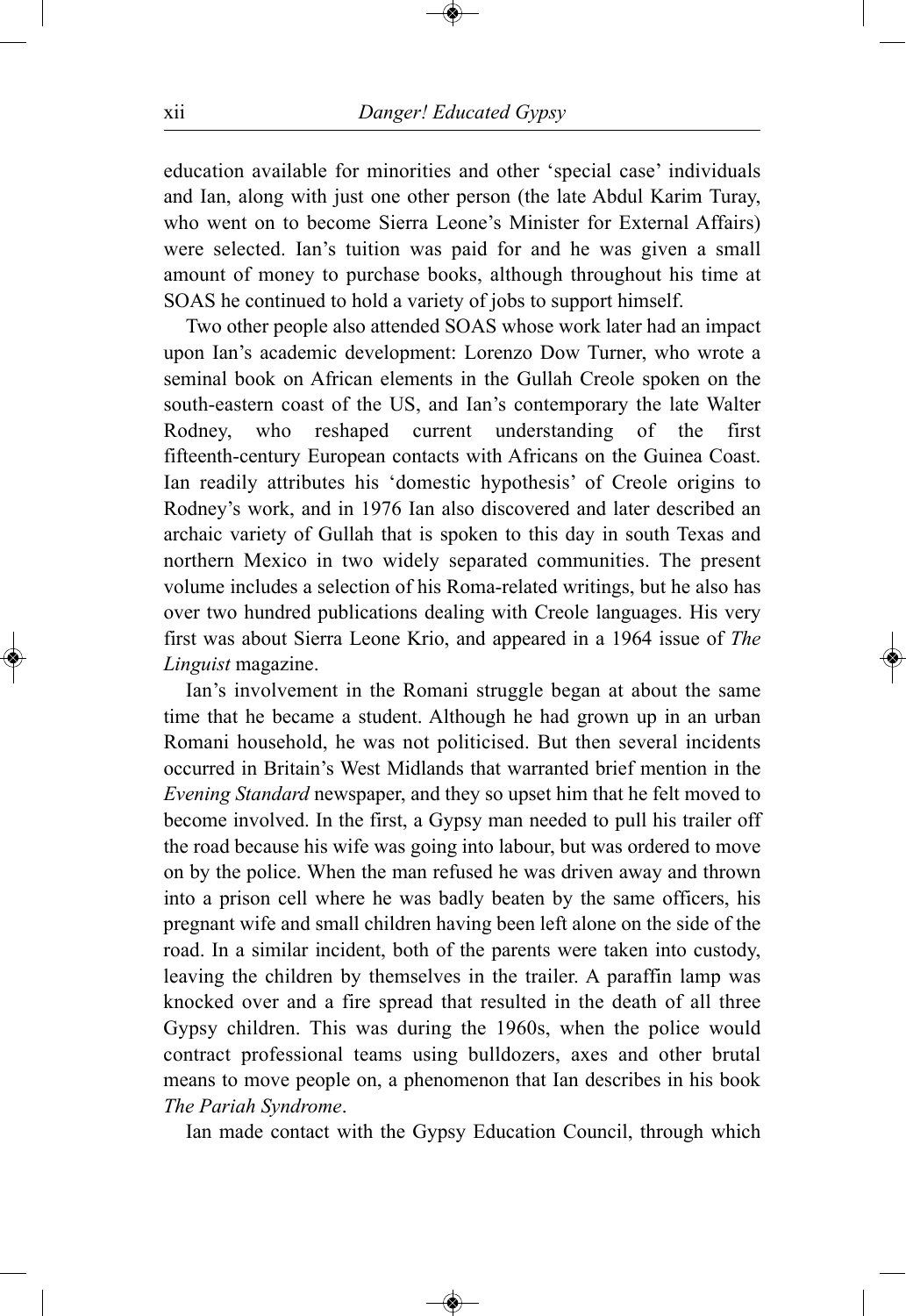he met three non-Romanies who were to have a profound influence on the direction his life was taking: Thomas Acton, Donald Kenrick and Grattan Puxon. They encouraged his participation in Romani advocacy and rights issues and he found himself playing a key role in the first World Romani congress, held near london in 1971, where he first met some of the major figures in the Romani movement.

In the same year Ian left the University of London with a PhD, the first in Britain to be awarded to a Gypsy. It was in african linguistics, with a specialisation in creole languages. As it happened, The University of texas was looking for an expert in creolistics, and Ian was offered a job there while speaking at a conference in Washington DC in 1972. This was once again the result of his being in the right place at the right time – the original speaker invited to that conference lived in Hawaii and was unable to attend, so gave his ticket to Ian to go in his place. If Ian had not gone to Washington, he would have missed the offer. With his new doctorate, Ian had applied to over seventy universities for jobs, but had got nowhere. And here was an offer from one he had not even applied to. He had to borrow the money to fly to Austin.

As a new assistant professor at The University of Texas, Ian was taken under the wing of a senior faculty member, the late Edgar Polomé, who gave him the same advice, offered in good faith, that Ian had previously received from his supervisor at SOAS – that drawing attention to his Gypsy identity would hinder him academically. He consequently kept quiet about it until he received tenure – and hence job security – in his fourth year, a process which generally takes six years. He immediately began to compile the Romani Archives and to publish widely on Romani topics, both linguistic and sociopolitical. the archives, which line the walls ceiling-high and are piled up on the floor of Ian's office at The University of Texas, are now known as the Romani Archives and Documentation Center, and is the biggest collection of its kind in the world, though it has never been officially recognised by his university.

Despite these remarkable achievements, Ian has become a controversial figure in some quarters. His linguistic theories have come under attack, and his sometimes outspoken criticism of the non-Romani monopolisation of Romani Studies has alienated him from some of those specialists. But it has been his effort to bring the details of the *Porrajmos*, the Romani Holocaust, to popular and academic attention which has caused him to be viewed with the most suspicion. Can it be